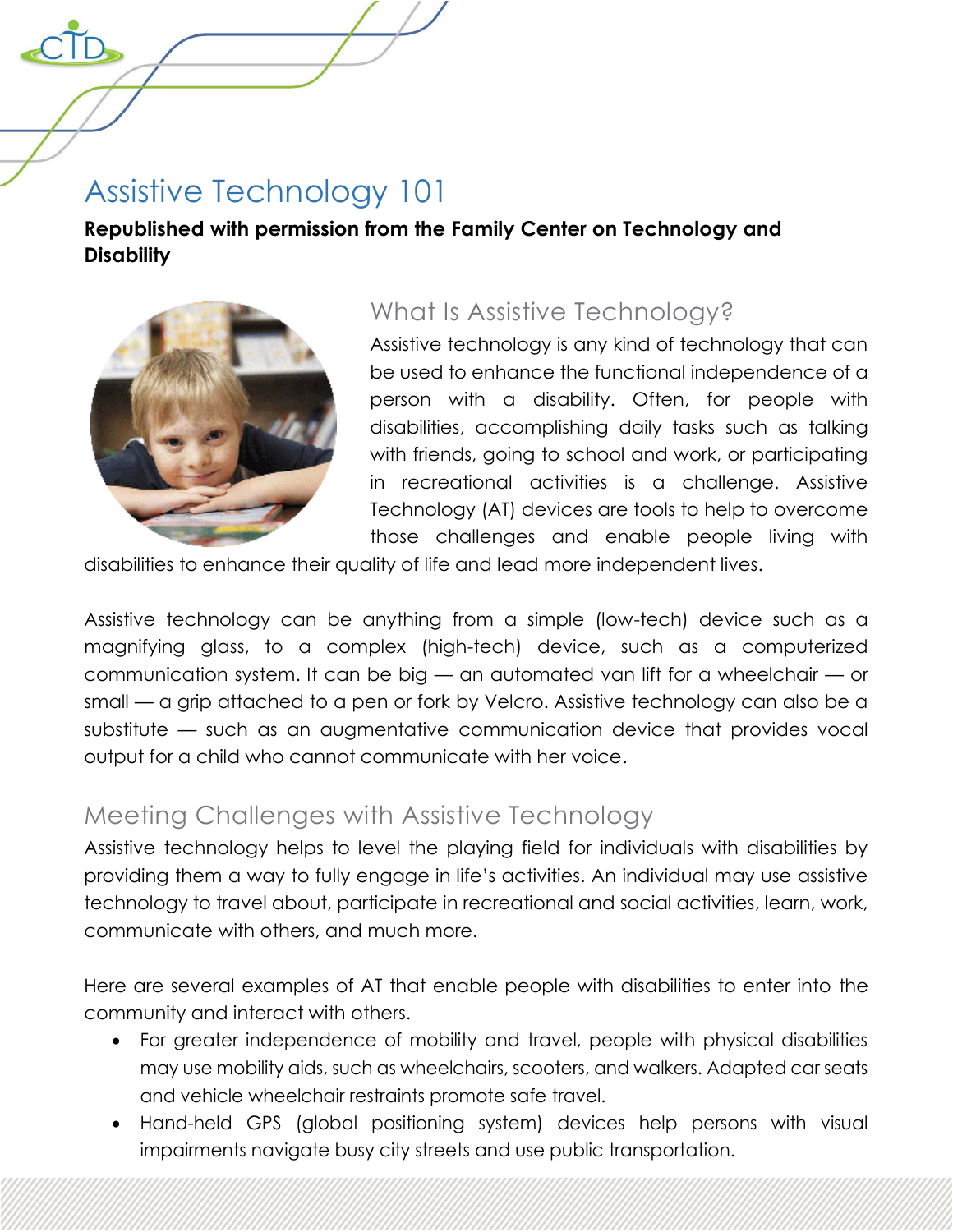- Building modifications at work sites, such as ramps, automatic door openers, grab bars, and wider doorways mean fewer barriers to employment, businesses, and community spaces, such as libraries, churches, and shopping malls.
- Special computer software and hardware, such as voice recognition programs and screen enlargement programs, enable persons with mobility and sensory impairments to carry out educational or work-related tasks.
- Education and work aids such as automatic page turners, book holders, and adapted pencil grips enable children to participate in classroom activities.
- Bowling balls with hand-grips and one-handed fishing reels are a few examples of how technology can be adapted for sporting activities. Light-weight wheelchairs have been designed for organized sports, such as basketball, tennis, and racing.
- Adaptive switches make it possible for a child with limited motor skills to play with toys and games.
- Accessibly designed movie theaters provide closed captioning and audio description for moviegoers with hearing and visual difficulties.
- Devices to assist a person with daily living tasks, such as cooking, dressing, and grooming, are available for people with special needs. For example, a medication dispenser with an alarm can be set to remind a child to take daily medication. A person with use of only one hand can use a one-handed cutting board and a cabinet mounted can opener to cook meals with improved independence and safety.

# Choosing the Right Assistive Technology Device(s) for Your Child

To determine the assistive technology needs of a child, an AT assessment should be conducted. The assessment can be conducted by the school, an independent agency, or an individual consultant. This assessment should take place in a child's customary environments -- home, school, and community.

It is important that the assessment address the child's strengths as well as his/her weaknesses. It is key, when discussing how the child participates in his/her world, to hear the perspectives of teachers, parents and siblings, as well as that of the child. The discussion should not be limited merely to what skills the child possesses but should include the ways in which a child communicates, what he likes and dislikes, and what kind of strategies and interventions are helpful in interacting with the child.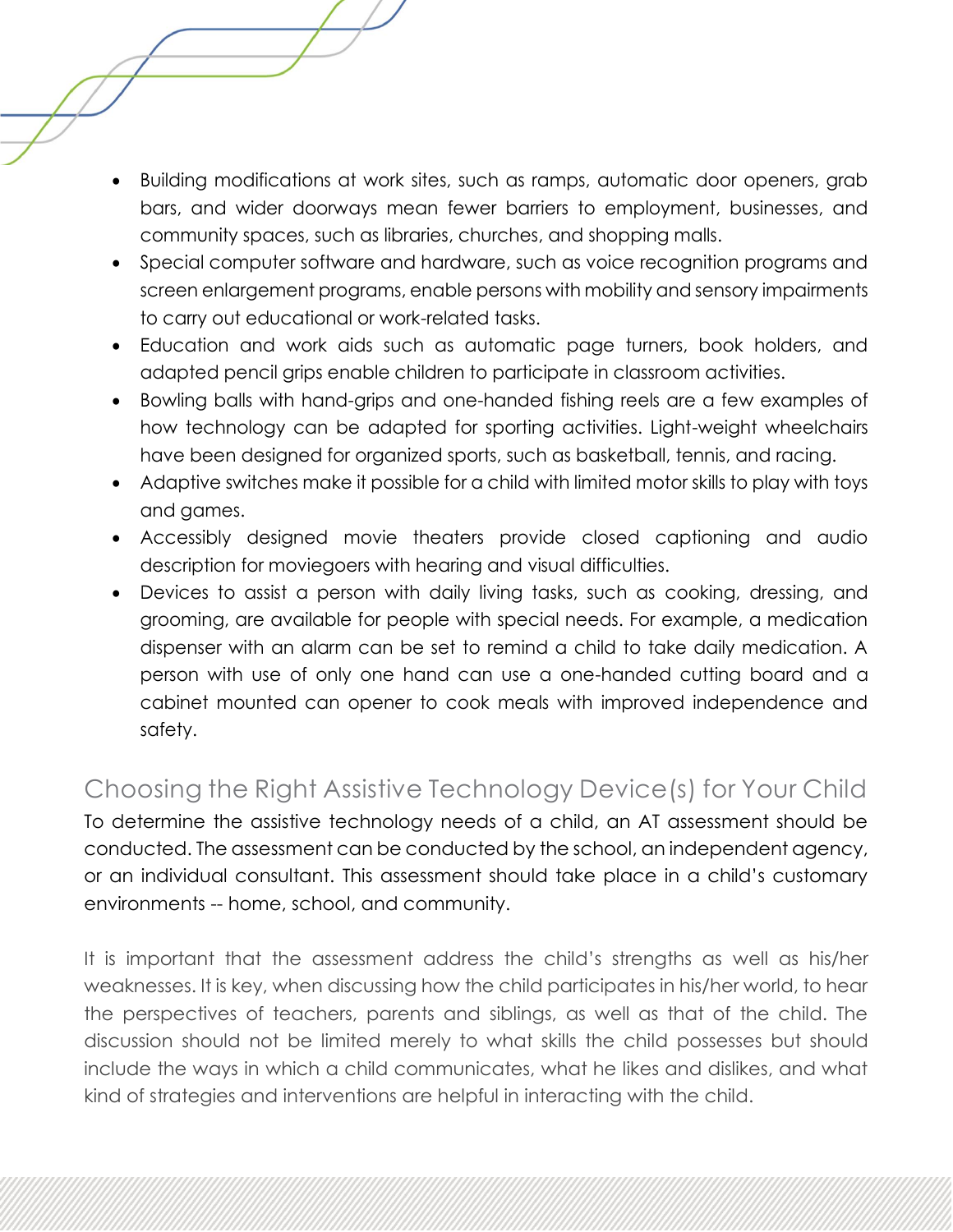Consideration must be given to how a child's need for AT might change depending on the environment, for example on the playground, the classroom, a friend's house or in a public place like a mall or library. This type of input will provide clues as to what technology might work and how well your child will respond to it.

The end result of an assessment is a recommendation for specific devices and services. Once it is agreed that assistive technology would benefit a child, issues related to design and selection of the device, as well as maintenance, repair, and replacement of devices should be considered. Training (to use the device) and ongoing technical assistance is necessary not only for the child, but also for family members, teachers, service providers, and other people who are significantly involved in a student's life. It is also important to integrate and coordinate any assistive technology with therapies, interventions, or services provided by education and rehabilitation plans and programs. Acquiring assistive technology does not just happen once in a lifetime. The type of devices your child needs may change depending on the child's age, abilities, physical status, and features of the immediate environment. Change in your child's life may require a re-assessment of his or her assistive technology needs. Remember to specify AT assessments, devices and services in your child's IEP, so that the school is responsible for providing them.

### Learning More about Assistive Technology

Parents can help to identify potential AT for their child if they learn about the choices that are available. A good place to start is often with speech-language therapists, occupational therapists and school professionals. There are many organizations that provide AT information and training to consumers and families such as parent training and Information centers (PTI's), community technology centers, state assistive technology programs and rehabilitation centers. If possible you should visit an AT center with your child to see and try out various devices and equipment. Some AT centers offer lending programs that allow families to borrow devices for a trial period.

The Family Center on Technology and Disability (FCTD) offers a wide range of assistive technology resources for disability organizations, AT providers, educators and families of children with disabilities.